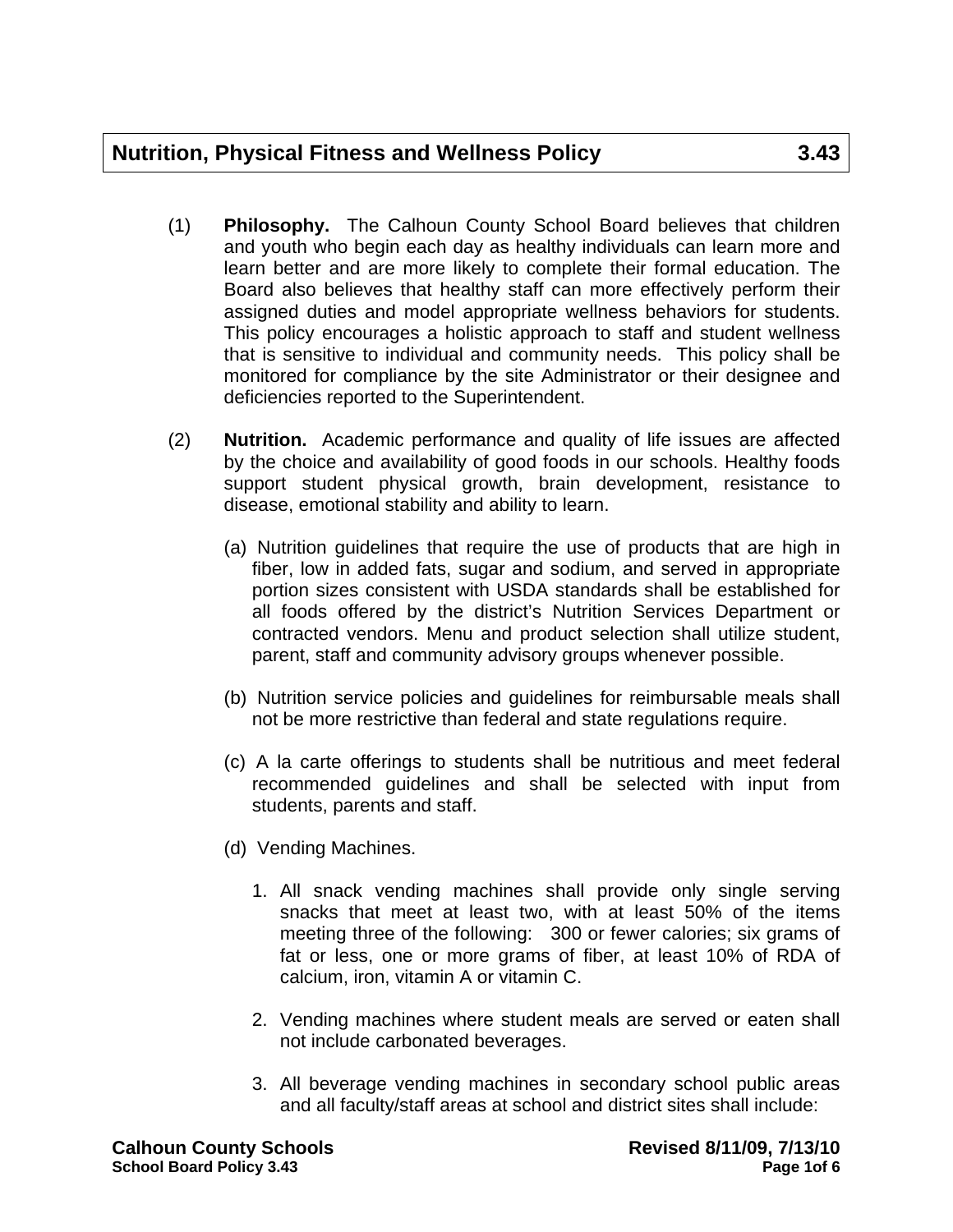- a. water
- b. 100% fruit juice
- c. non-carbonated drinks with less than 150 calories per container
- d. no more than 1/3 of the choices will be carbonated drinks
- 4. The beverage vending machines may also include:
	- a. non-fat, low-fat, plain or flavored milk or yogurt in 16 ounces or less servings
	- b. other non-carbonated drinks
- (e) Nutrition services shall support classroom activities for all elementary students that include hands-on applications of good nutrition practices to promote health and reduce obesity.
- (f) Administrators shall discourage the inappropriate use of sweets and other non-nutritional foods as rewards.
- (3) **Health Education and Life Skills.** Healthy living skills shall be taught as part of the regular instructional program and provide the opportunity for all students to understand and practice concepts and skills related to health promotion and disease prevention.
	- (a) Each school shall provide for an interdisciplinary, sequential skill-based health education program based upon state standards and benchmarks.
	- (b) Students shall have access to valid and useful health information and health promotion products and services.
	- (c) Students shall have the opportunity to practice behaviors that enhance health and/or reduce health risks during the school day and as part of before or after school programs.
	- (d) Students shall be taught communication, goal setting and decision making skills that enhance personal, family and community health.
- (4) **Physical Education and Activity.** Physical education shall be taught by a certified specialist. Physical activity shall be provided by a qualified staff member. Physical education and physical activity shall be an essential element of each school's instructional program. The program shall provide the opportunity for all students to develop the skills, knowledge and attitudes necessary to participate in a lifetime of healthful physical activity.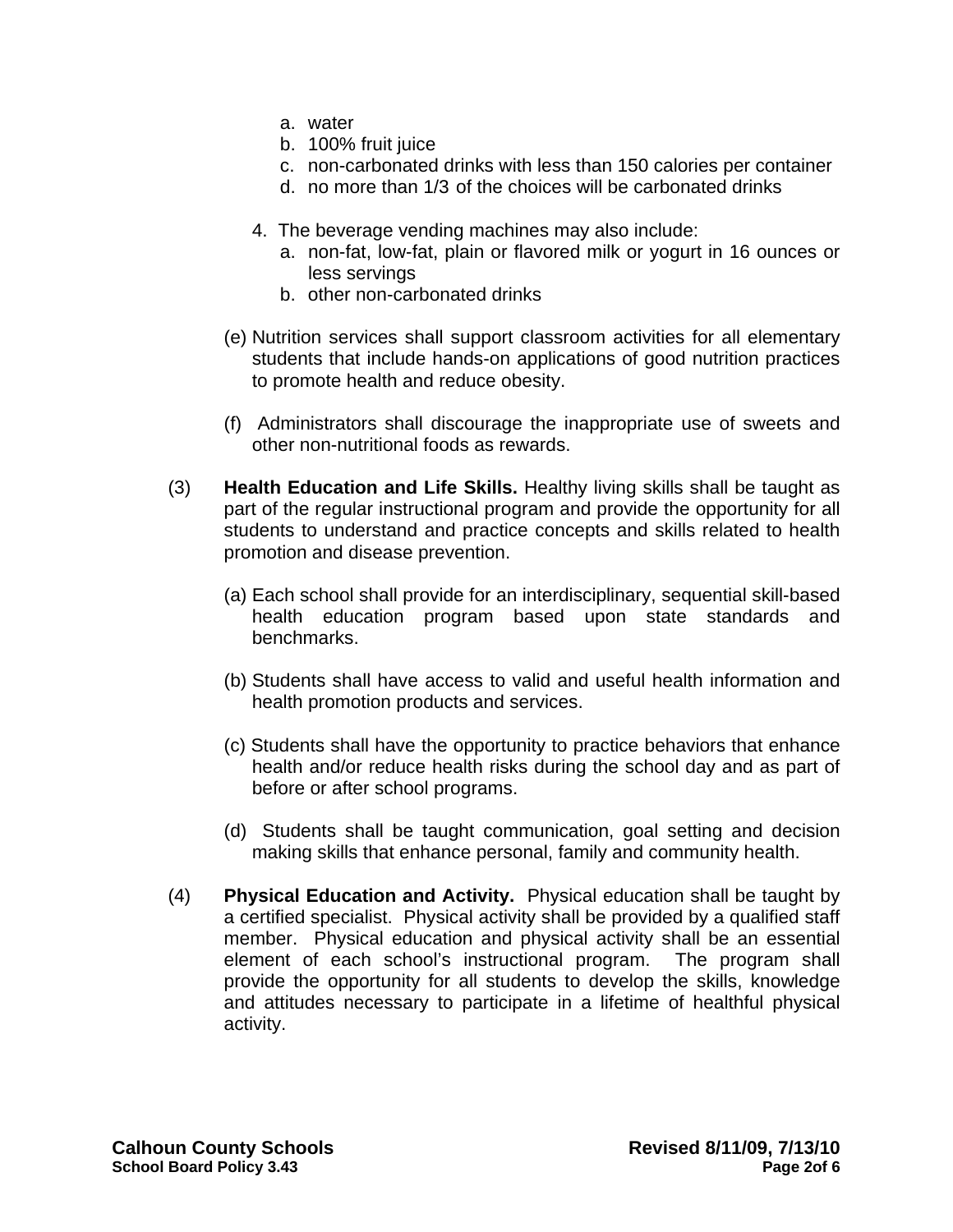- (a) **Physical Education Program.** The physical education program shall be designed to stress physical fitness and encourage healthy, active lifestyles. The physical education program shall consist of physical activities of at least moderate intensity and for a duration that is sufficient to provide a significant health benefit to students, subject to the differing abilities of students.
	- 1. Participation in physical education shall be required for all students in kindergarten through grade five for a minimum of 150 minutes each week. On any day during which physical education instruction is conducted that must be at least 30 consecutive minutes of physical activities.
	- 2. Students enrolled in grades 6 through 8, the equivalent of one class period per day of physical education for one semester of each year is required.
	- 3. High schools shall require one credit of physical education for graduation, to include the integration of health. Refer to Student Progression Plan.
	- 4. Students electing one of the three-year, 18 credit graduation options do not have to meet the high school requirement, and may use the physical education courses listed as elective credit. Students may waive a portion or all of these requirements only to the extent permitted by state law.
- (b) Students shall be supported in setting and meeting personal fitness goals that result in the achievement and maintenance of a health enhancing level of physical fitness.
- (c) Students shall be provided varied opportunities for enjoyment, challenge, self-expression and social interaction that will lead to a physically active lifestyle.
- (d) Administrators shall discourage either assigning or withholding physical activity as punishment for misbehavior. Assigning safe, alternate activities for students who do not participate in the class assignment shall not be considered punishment.
- (e) Students in grades K-8 are eligible to waive the physical education requirement if they meet any of the following criteria:
	- 1. The student is enrolled or required to enroll in remedial course.
	- 2. The student's parent indicated in writing to the school that: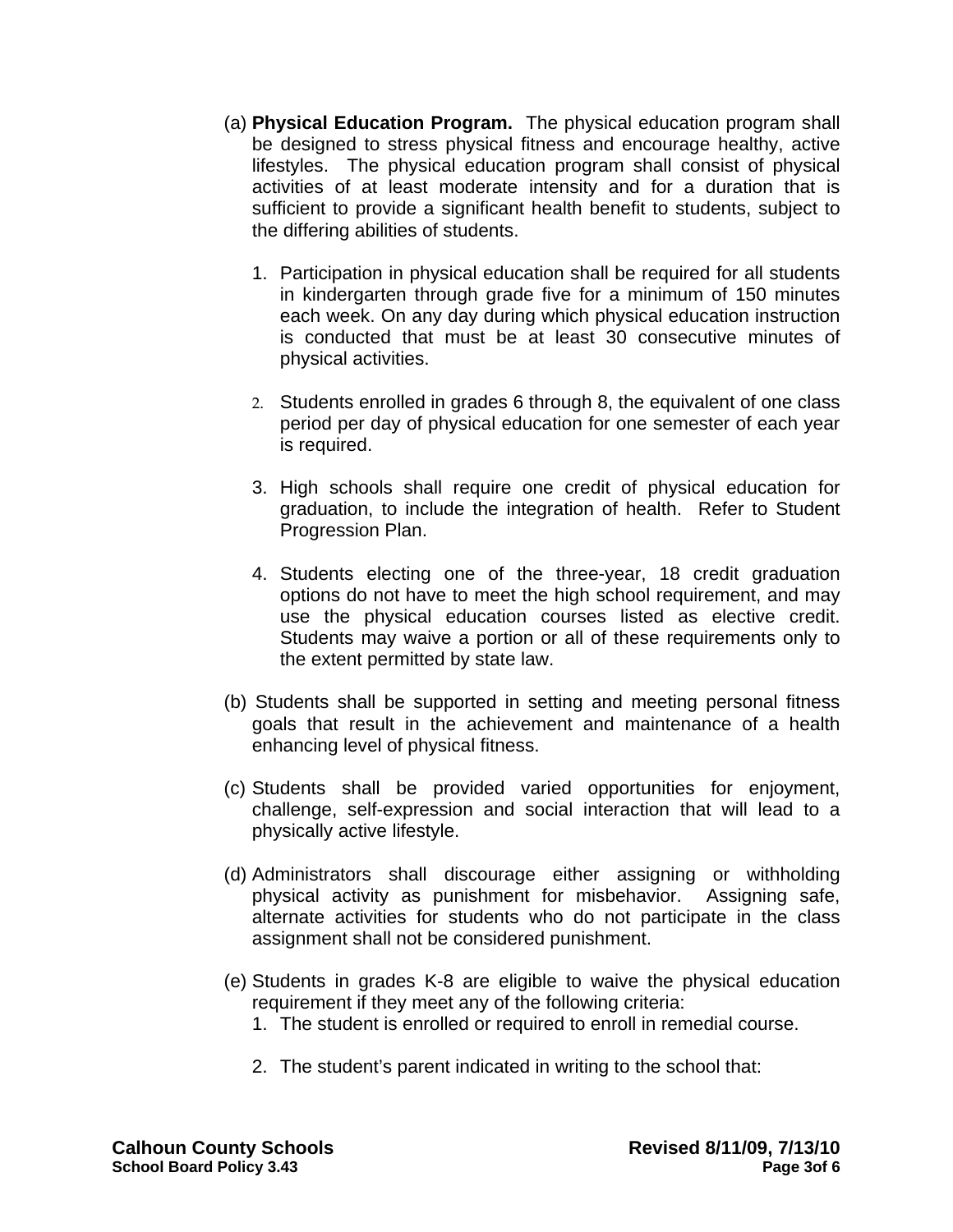- The parent request that the student enroll in another course from among those courses offered as offered by the school district; or
- The student is participating in physical activities outside the school day which are equal to or in excess of the mandated requirement.
- (5) **Healthy and Safe Environment.** A healthy and safe environment for all, before, during and after school supports academic success. Safer communities promote healthier students. Healthier students do better in school and make greater contributions to their community.
	- (a)School buildings and grounds, structures, buses and equipment shall meet all current health and safety standards, including environmental air quality, and be kept inviting, clean, safe and in good repair.
	- (b) Schools and district offices shall maintain an environment that is free of tobacco, alcohol and other drugs.
	- (c) Safety procedures and appropriate training for students and staff shall support personal safety and a violence and harassment free environment.
	- (d) Each work site, school and classroom shall work to create an environment where students, parents/guardians and staff are respected, valued and accepted with high expectations for personal behavior and accomplishments.
- (6) **Social and Emotional Well-Being.** Programs and services that support and value the social and emotional well being of students, families and staff build a healthy school environment.
	- (a) Each school shall provide a supportive environment that includes guidance, counseling, and school social work services that encourages students, families and staff to request assistance when needed and links them to school or community resources.
	- (b) Students shall be provided the skills to express thoughts and feelings in a responsible manner and give and receive support from others.
	- (c) Students shall be taught to understand and respect the differences in others and how to build positive interpersonal relations.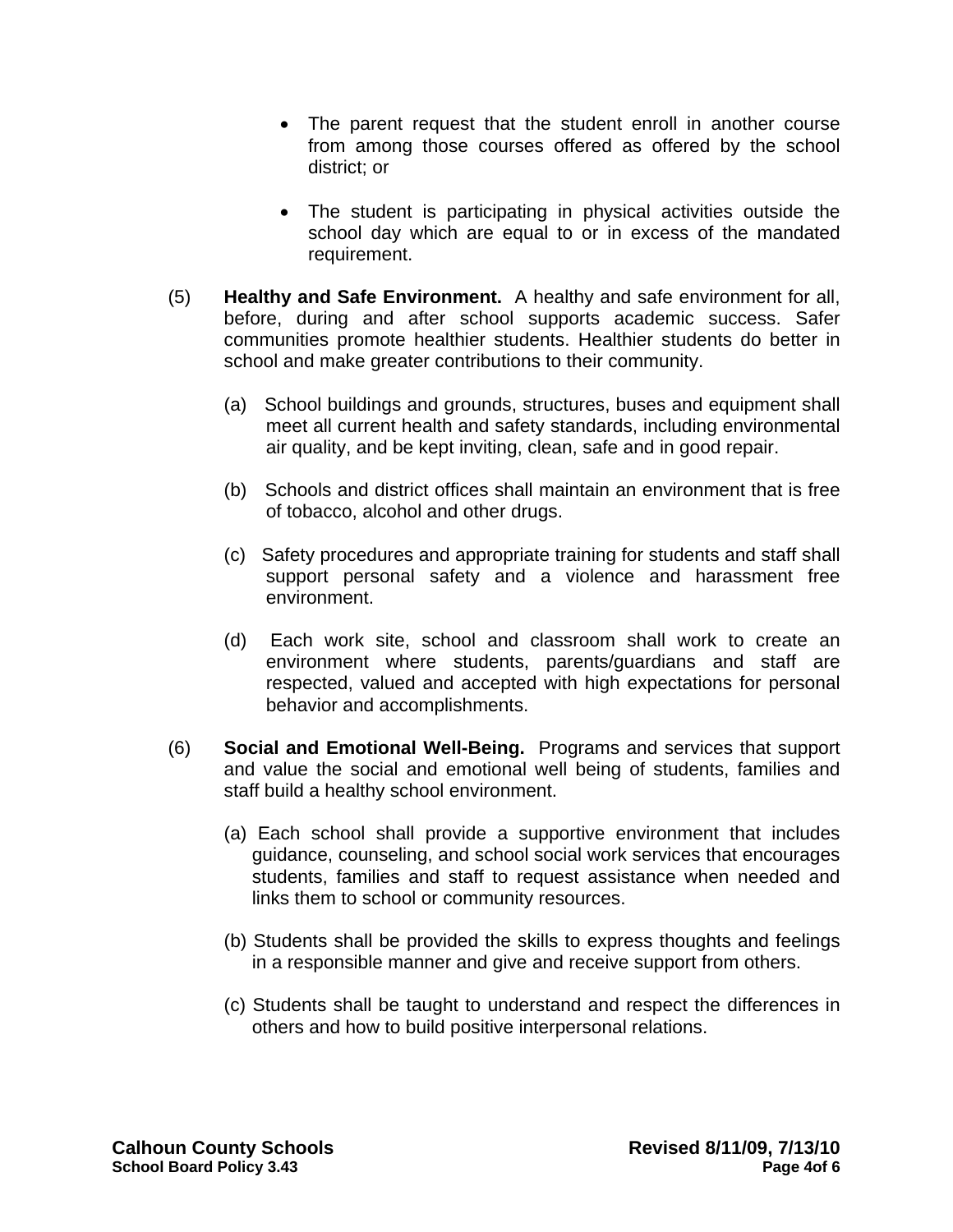- (d) Students and staff shall be encouraged to balance work and recreation and helped to become aware of stressors which may interfere with health development.
- (7) **Health Services.** An effective health care delivery system that promotes academic achievement by providing a broad scope of services from qualified health care providers will improve the mental and physical health of students and staff.
	- (a) Primary coordination of health services shall be through a trained school health care practitioner with the support and direction of the Calhoun County School District and the Calhoun County Health Department.
	- (b) Calhoun County School District shall collaborate with community health liaisons and resources to promote health and wellness for students, families, staff and community.
	- (c) A coordinated program of accessible health services shall be provided to students and staff and shall include violence prevention, school safety, communicable disease prevention, health screening, including Body Mass Index (BMI), community health referrals, and immunizations, parenting skills, first aid and other priority health education topics.
- (8) **Family, School and Community Partnership.** Long term effective partnerships improve the planning and implementation of health promotion projects and events within each school and throughout the community.
	- (a) Family, student and community partners shall be included on an ongoing basis in school and district wellness planning processes. The implementation and ongoing effectiveness of each area of the plan will be assessed by a checklist at the end of each school year by the District Wellness Advisory Committee. At the regularly scheduled May School Board Meeting, the committee will report and may present plan revisions or recommendations for improvements to the School Board for consideration.
	- (b) The equality and diversity of the school and district community shall be valued in planning and implementing wellness activities.
	- (c) Community partnerships shall be developed and maintained as a resource for school and district programs, projects, activities and events.